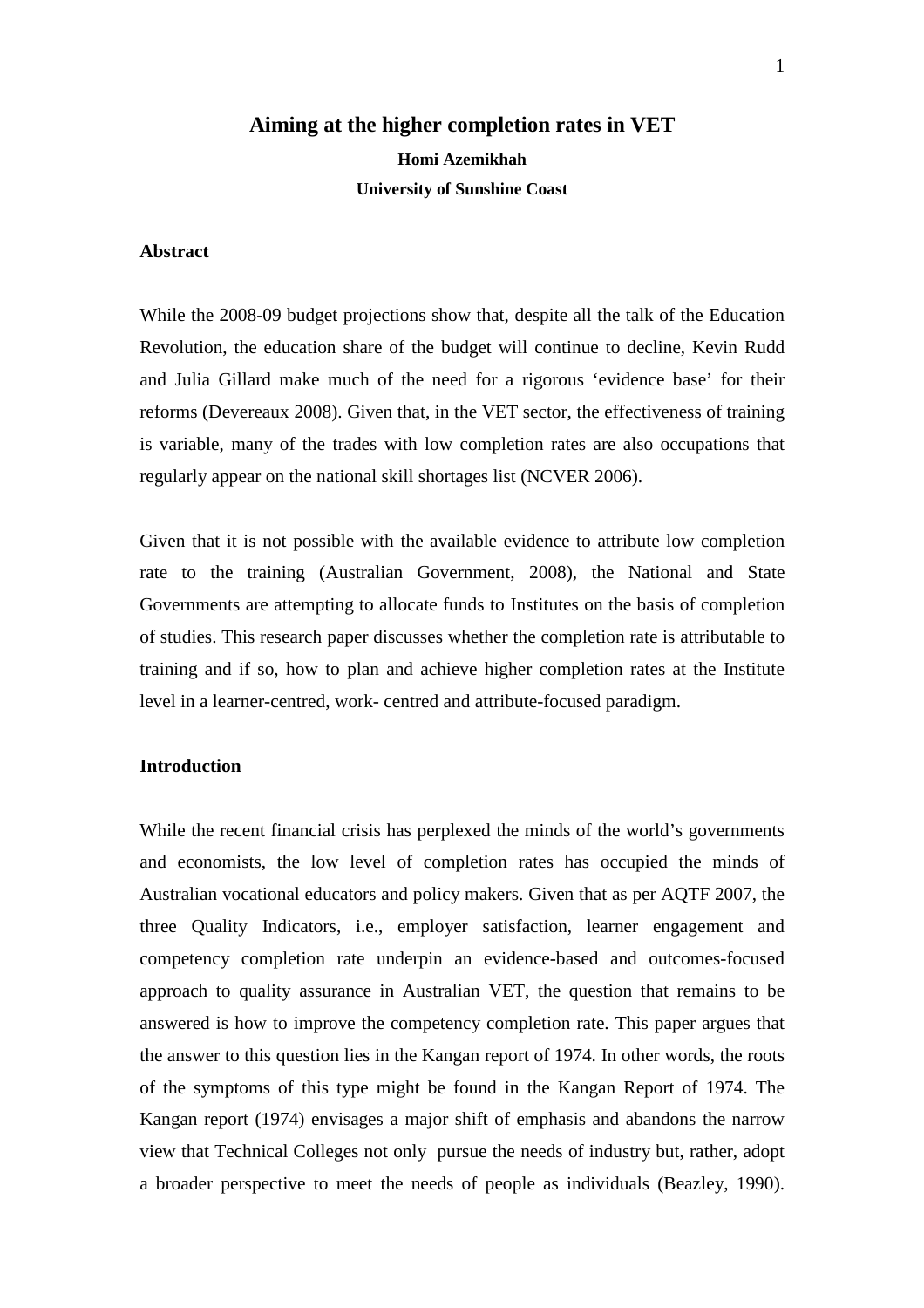This paper aims to explore the needs of the learners in VET, that when met, would assist to boost competency completion rate.

### **The education share of 2008-2012 budget will continue to decline**

In spite of the revelation that the share of the vocational education and training budget continues to decline from 8.8% in 2007/8 to 8.4% in 2011/12, in the total education budget, the ideological commitment to competition and contestability in the training market is on the increase. It is also important to bear in mind that Kevin Rudd and Julia Gillard once again make much of the need for a rigorous 'evidence base' for their reforms (Devereaux 2008).

According to Budget Papers (Australian Government, 2008), while it is not possible with the available evidence to attribute low completion rates to training or to broader workforce issues, it is argued that the vocational training system requires reform to deliver more responsive, higher quality training that will contribute to higher productivity growth. The Commonwealth Government (2008) asserts that to maximise the effectiveness of vocational education and training in Australia, a fundamental principle based on the highest quality in the delivery of vocational education and training should be adopted. The Institutes delivering quality and most relevant training to employers and industry should not be excluded from competing for Government funding. In this way, competition in a more contestable training market has been upheld by Government (Australian Government, 2008).

## **Factors contributing to low completion rates**

The Budget Papers are linking the availability of funds to a rigorous monitoring of completion of studies in an 'evidence base' system (Australian Government, 2008). On the other hand, it is not possible with the available evidence to attribute low completion rates to training alone (Australian Government, 2008) as non-completion might be the result of a number of factors. For example, McInnis et al (2000) have pointed out that the possible reasons influencing withdrawal, drop-out and noncompletion of VET are complex and varied.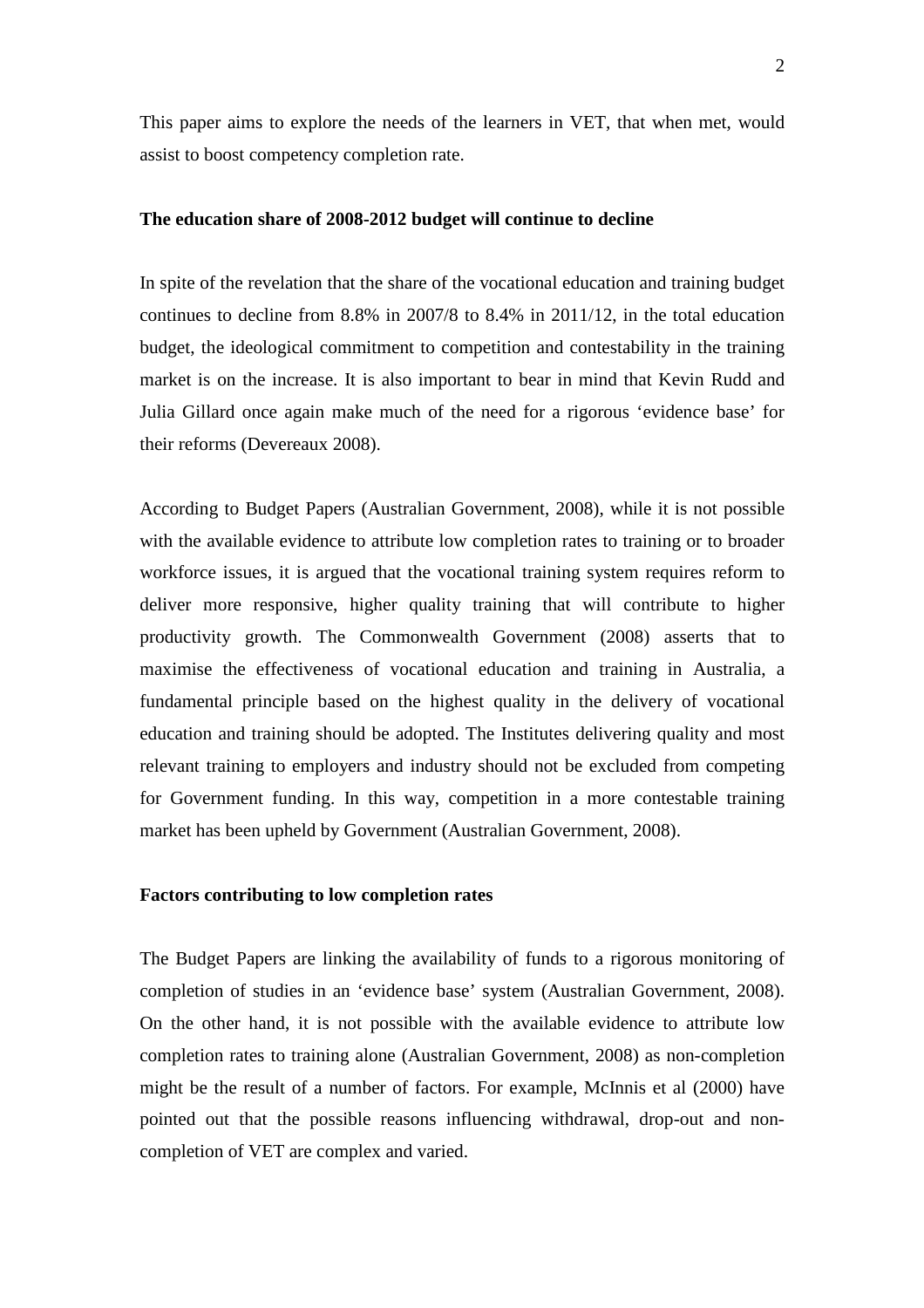For example McInnis et al (2000) have purported that a substantial number of students are initially not well-informed about the pathways they select between school and work, and factors such as wrong choice of course or subject, poor preparation and lack of readiness or commitment have been the reasons for non-completion. Snell and Hart (2008) have also discussed factors contributing to non-completion and high attrition rates among Australian apprentices and trainees in regional Victoria and listed a number of factors such as unpleasant working conditions, poor quality training, lack of support and low wages which contribute to both non-completion and a high degree of dissatisfaction among apprentices and trainees. Based on the available literature, some of the main reasons influencing non-completion can be summarized as follows:

- Wrong choice of course
- unpleasant working conditions
- poor quality training
- lack of support
- low wages
- Poor preparation
- Lack of readiness
- Lack of commitment

The questions that remain to be answered are firstly why under the influence of these factors some students would still complete their courses and, secondly, whether high non-completion rates have any correlation with the above factors? The Smith Family report (2006) has identified that high rates of withdrawal and non-completion within the VET sector, particularly with regard to traditional trade apprenticeships, have potential correlation to wage structures. Given that an increase in the apprentice and trainee wage can only go part-way to improving training outcomes (Snell and Hart, 2008), it is essential to search for further answers.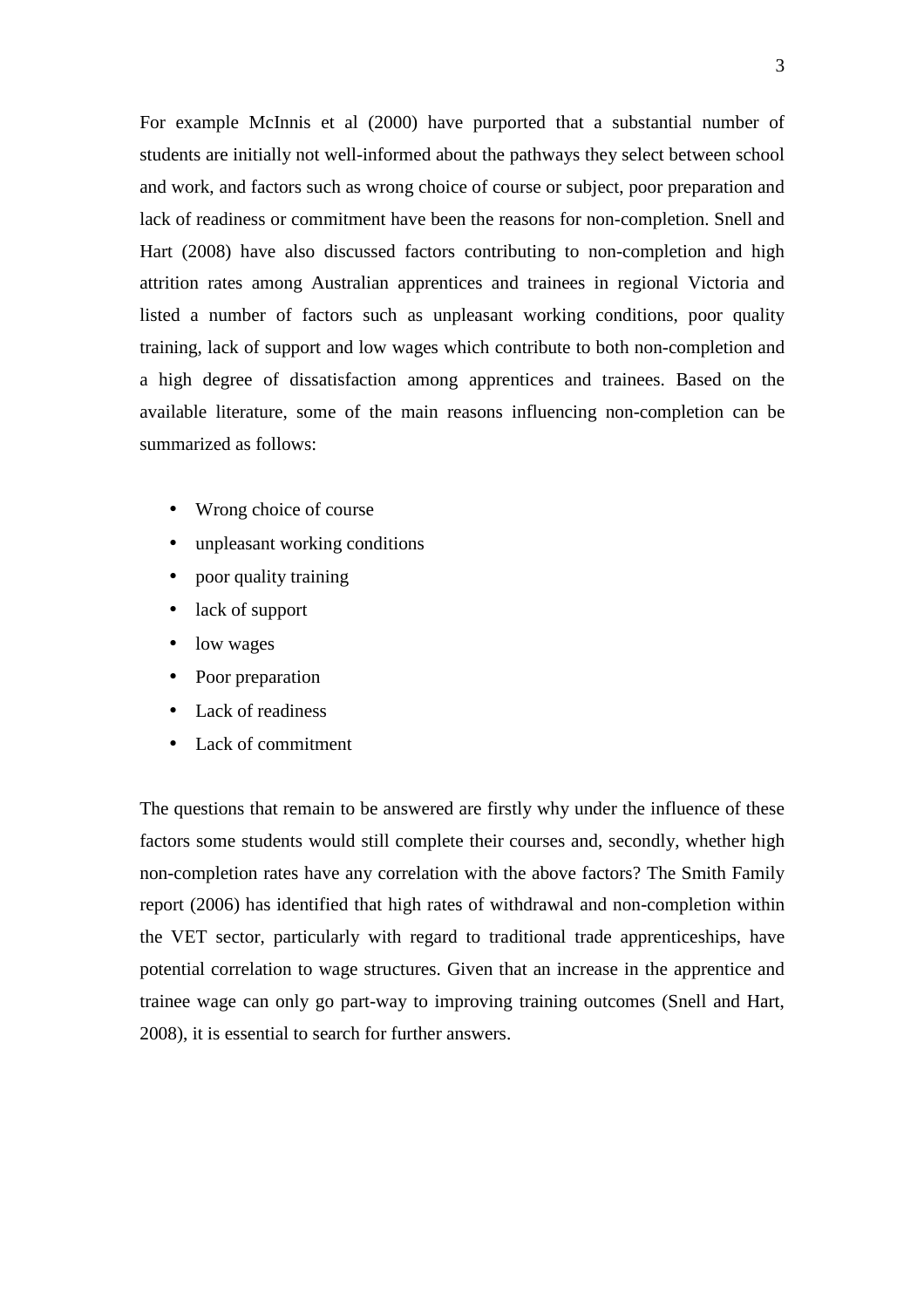### **Searching for answers**

In addition, Snell and Hart (2008) have referred to further important findings: Firstly, there are non-completers and completers who both have provided more or less identical and similar responses. Secondly, the findings from their study suggest that the experiences of non-completers and of those in-training who are likely to complete are not all that different. Snell and Hart (2008:48) have elaborated that, "it may be a false assumption to think those that have completed or are likely to complete are necessarily having a fundamentally different experience". Their findings suggest that it is necessary to dig deeper for some answers which might be implicit in the differences of these two cohorts.

In this way, Snell and Hart (2008) provided a snapshot of those in-training who were likely to complete. These students possessed a set of excellent motivating factors that prevent them from withdrawal such as, desire to remain employed, the desire to obtain a certificate to secure employment believing that the training would help them to secure future employment. These findings are significant and show that this cohort may have been emotionally balanced as their desires which are linked to their emotions, facilitated their commitment to their studies. This finding is significant and suggests that the desire and beliefs gave this cohort the required attitudes towards completion of their studies. It can be concluded that the factors influencing noncompletion are lack of motivating factors, desires and beliefs that support the attitudes for success and achievements. In other words, the attributes of desiring success, achievement and beliefs are found to be important. This finding is in line with the High Level Review report (Chappell et al, 2003) that asserts, "characteristics such as personal discipline; responsibility; willingness to take risks; loyalty; team spirit; curiosity; learning continuously; and the management of motivation, emotion and desire move far beyond vocational knowledge as traditionally understood" (Chappell et al, 2003:9). These types of attributes are part and parcel of emotional intelligence (Goleman, 1996)

Emotional Intelligence (Goleman, 1996) is claimed to be positively related to academic achievement, occupational success and satisfaction (Mathews et al, 2004). This supports the argument for a learner-centred, work-centred and attribute-focused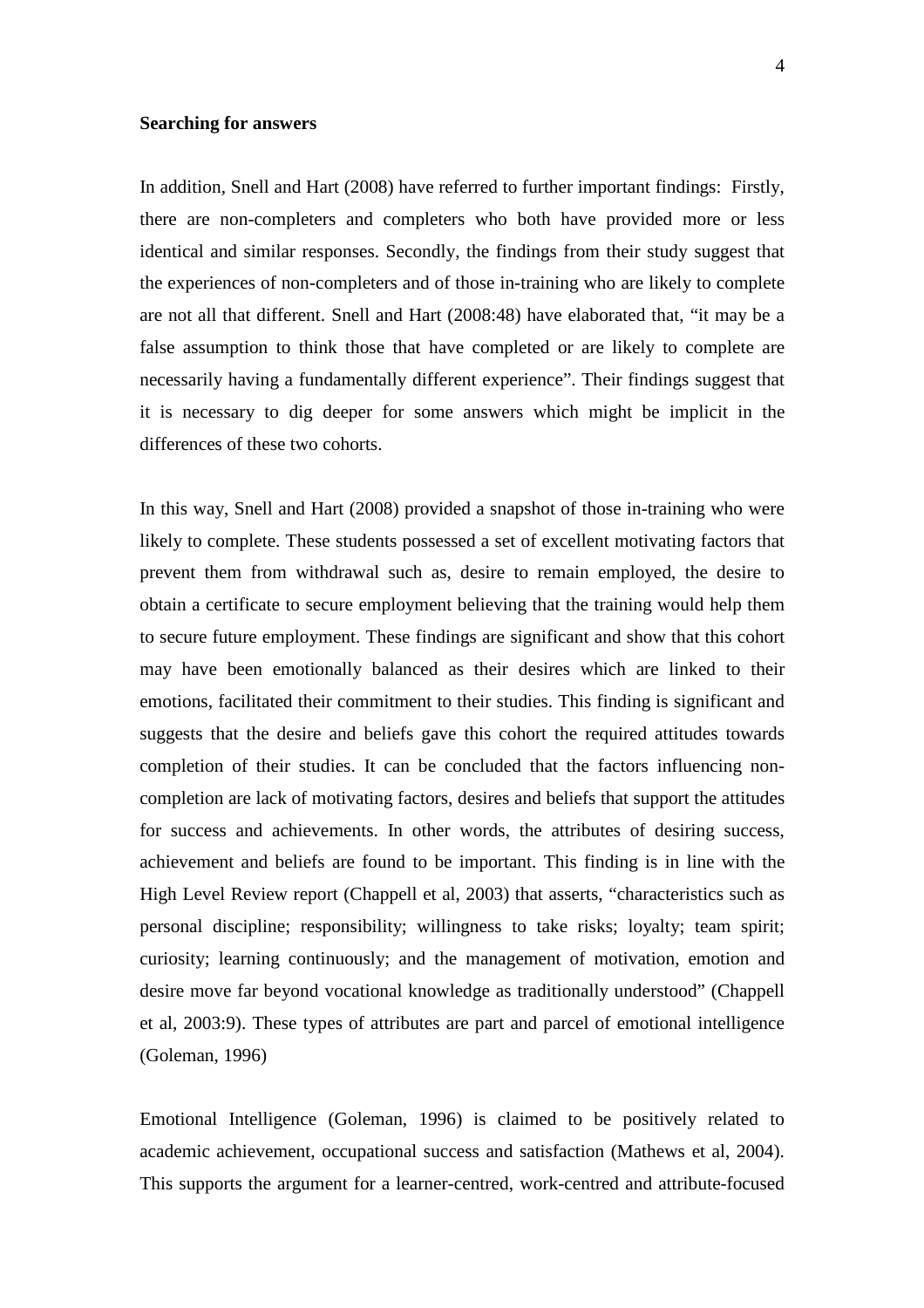approach in vocational education throughout TAFE / VET policy reforms. Thus, the learner-centred, work-centred and attribute-focused approach requires the development of a number of attributes in the competency development process.

It has been argued by the Smith Family report (2006) that more concerted efforts are needed to be made in broadening and supporting a range of personal and social skills. These are the skills that are being developed by the learners while participating in the learning process in VET, such as the orientation for life long learning skills. This further confirms the Kangan perspective (Beazley 1980) to develop the learners as individuals by facilitating them to develop social skills that are beneficial for the workplace (needs of industry) as well as themselves (Beazley 1980), as opposed to furthering appreciation of achievement based solely on technically related outcomes (The Smith Family 2006:26). This implies that the focus, also, is to be placed on personal and social skills which further confirm the significance of personal attributes as the hallmarks of achievement leading to higher completion rates for the TAFE Colleges.

Given that students in VET programs are generally limited in their vision of where their training program may lead (NCVER, 2006), the Smith Family report (2006) further points out that student motivation, self-esteem and level of participation in the learning process are the key factors influencing educational outcomes (The Smith Family, 2006, 2005, 2004, 2003, 2002). TAFE can and should play an important role in the cultivation of these personal attributes, and in the promotion of lifelong learning as a catalyst for positive socio-economic development at both a personal and national level (The Smith Family 2006:5). This is, again, in line with the Kangan report of 1974 (Beazley, 1980).

In further research undertaken in the UK entitled, "Correlating trainee attributes to performance in 3D CAD training", the correlation analysis between the trainees attributes/capabilities and performance found that a mix of the trainees' psychological and technical attributes contributed to development of competence (Hamade, Artail and Silkstorm, 2007). In addition, the research conducted by the Australian Chamber of Commerce and Industry (2007) has highlighted an important finding that many people entering the workforce today do not have the required skills or required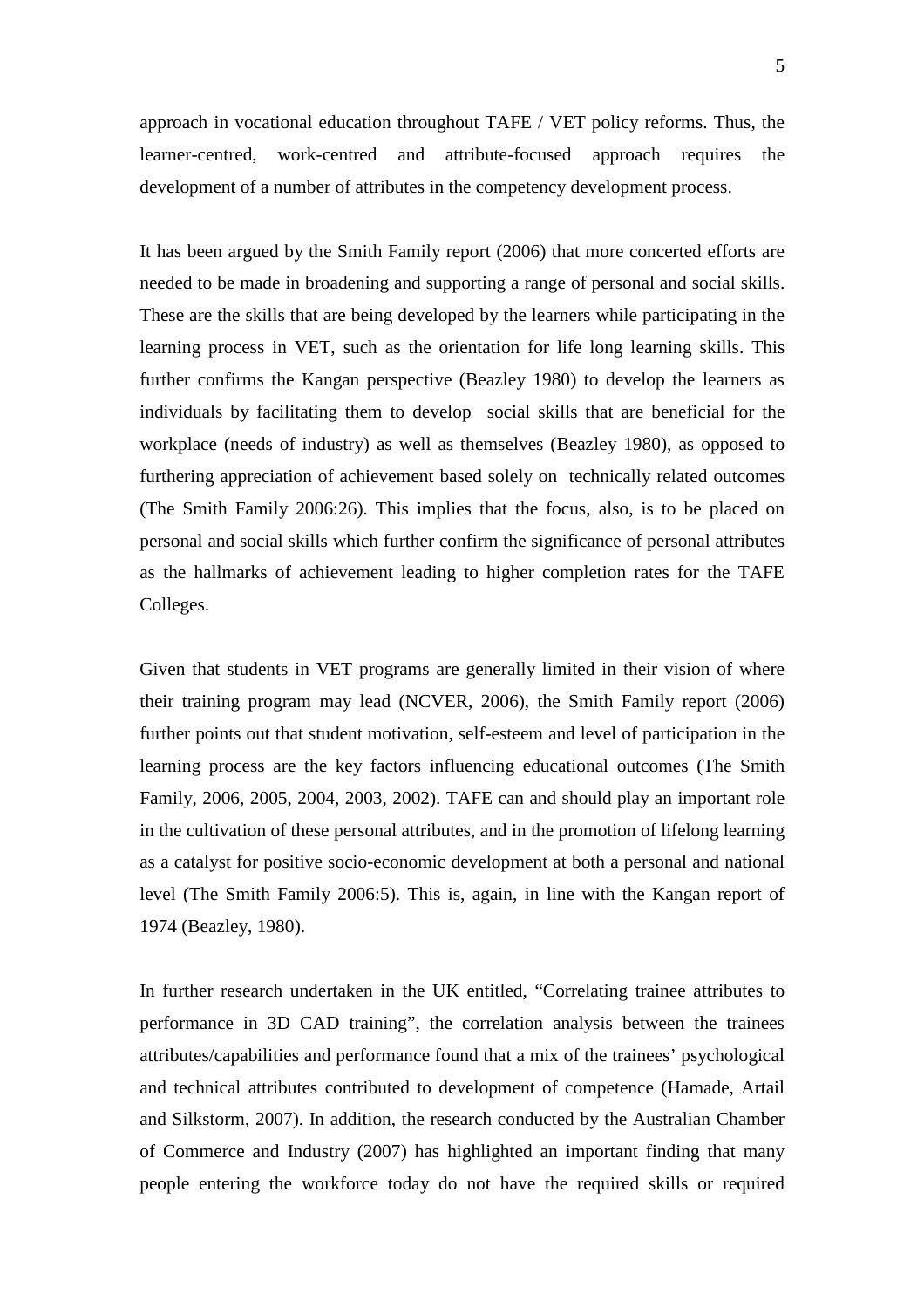attributes to make them employable. This further supports High Level Review report (Chappell et al, 2003) that emphasised training in VET should be based on learnercentred, work-centred and attribute-focused approaches.

## **The inter-relationship of low completion rate and training**

As it was referred to earlier, the desire to be successful (Snell and Hart, 2008, Chappell et al, 2003) and individual's motivation (Uren, 2001) are important attributes contributing to learners' success for completion. The fact that motivational factors are important has been further confirmed in occupational settings where a bewildering array of emotional and social competencies have been claimed to be crucial for success (Carson & Carson, 1998: Cooper & Sawaf, 1997; Goleman, 1999, Weisinger, 1998, cited in Mathews et al 2004). These relevant competencies include emotional awareness to recognise and understand sentiments in self and others, empathy to be tuned to social cues to recognise and respond to needs of others (Matthews, Zeinder, Rodberts, 2004). As Matthews et al (2004) have pointed out, there is currently a growing impetus towards the provision of personal, educational, and workplace interventions that purport to increase Emotional Intelligence (EI). Another study in the UK (Higgs, 2004) on correlation between EI elements and performance in the call centres found that conscientiousness, emotional resilience, motivation and interpersonal sensitivity attitudes were the most frequently mentioned attributes for recruitment. Based on the existing literature, that supports attributefocused as an important dimension of training, this paper argues that the completion rates and training are closely inter-related.

#### **How to plan and achieve the higher completion rates**

In 1974, when Kangan emphasized that it is important to develop learners as individuals (Beazley 1980), he meant to provide them with training on personal and individual attributes that serve them on the job in relation to the workplace as well as in their lives. This was taken by High Level Review to emphasize a learner-centred, work-centred and attribute-focused approach for VET. The Australian VET system has undergone unprecedented change in recent times, since the Kangan Report in 1974 (Chappell et al, 2003). These changes have been immense and reflect an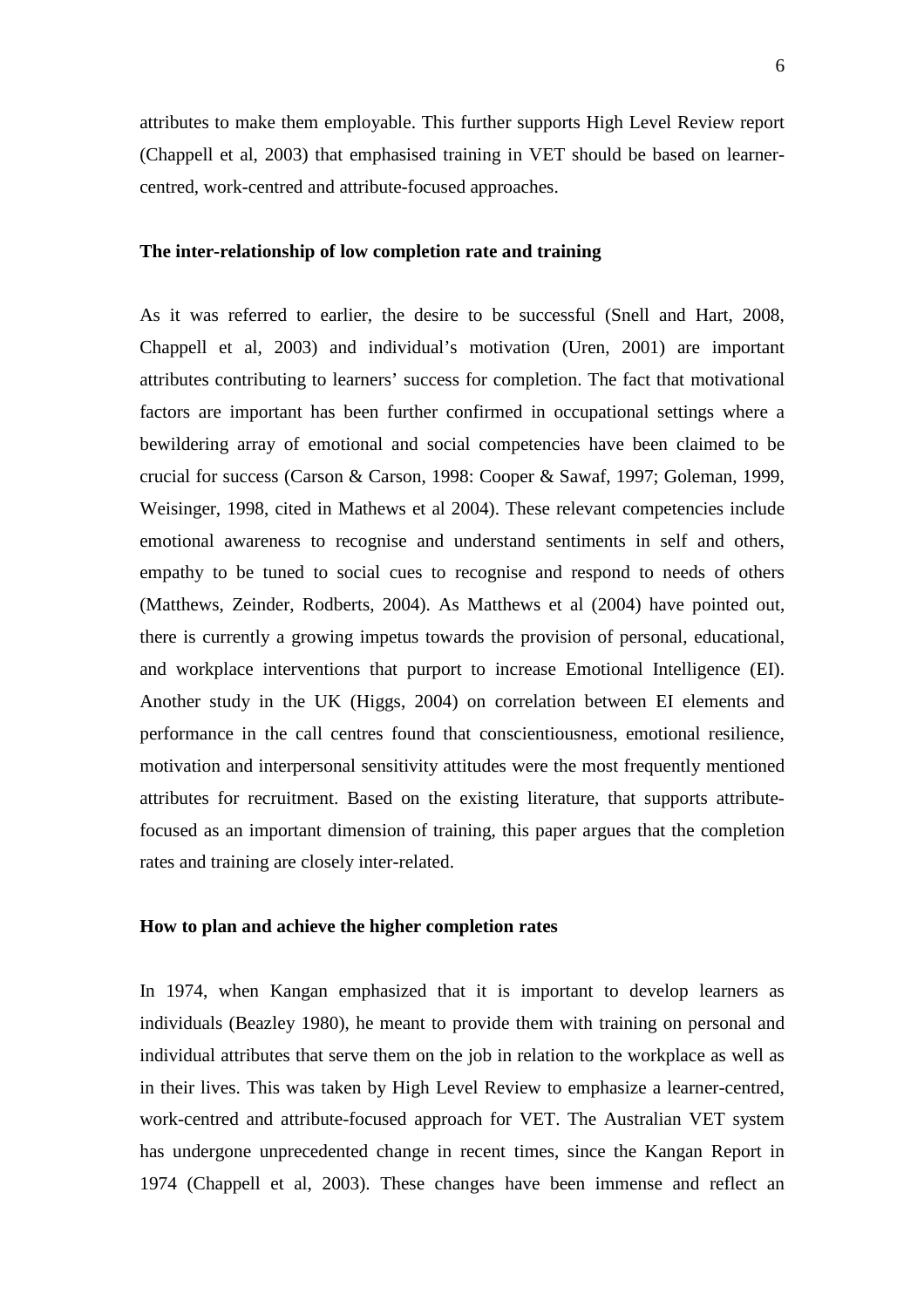international focus on education and training to bring VET to the readiness stage, in order to maintain the continuous "formation of workers with appropriate knowledge, skills and capabilities in these new economic times" (Chappell et al, 2003). As Chappell et al (2003) observe these changes in education and training have been labeled by some researchers, for example, (Ball 1994; Grubb 1996; Symes & McIntyre 2000) the 'New Vocationalism (NV).

Further, NV advocates the adopting of the attributes regarding learning as a "vital feature of human activity throughout life based on the lifelong learning which, now, has become the integrating policy goal of most OECD countries " (Chappell 2003:33). This suggests that the new order is not only based on the acquisition of knowledge but it also involves development of skills and the acquisition of attributes. This paper argues that the VET system urgently requires that an inventory of the required attributes that are necessary for an attribute-focused approach be prepared and included in the qualifications, similar to employability skills, as the new order in vocational education requires the integration of all three constituents of competence, i.e., knowledge, skills and attributes. The Attribute-focused learning is discussed further in the next section.

## **Attribute Focused Learning**

High Level Review (Chappell et al., 2003) has clearly asserted that in the new paradigm (NV) learning has taken the focus of learner-centred, work-centred and attribute-focused. In other words, attributes have been given a prime position at the same level of the learner-centredness and work-centredness. The High Level Review has referred to attitudes and attributes on a number of occasions. The question is whether they are the same and, if not, how to differentiate between the two which is discussed next.

### **Attributes and Attitudes; what is the difference?**

There have been references to attributes, attitudes and dispositions in the VET literature without differentiating between them. This clarification is necessary in the VET context. Allen Consulting Group (2006:12) has pointed out that, "when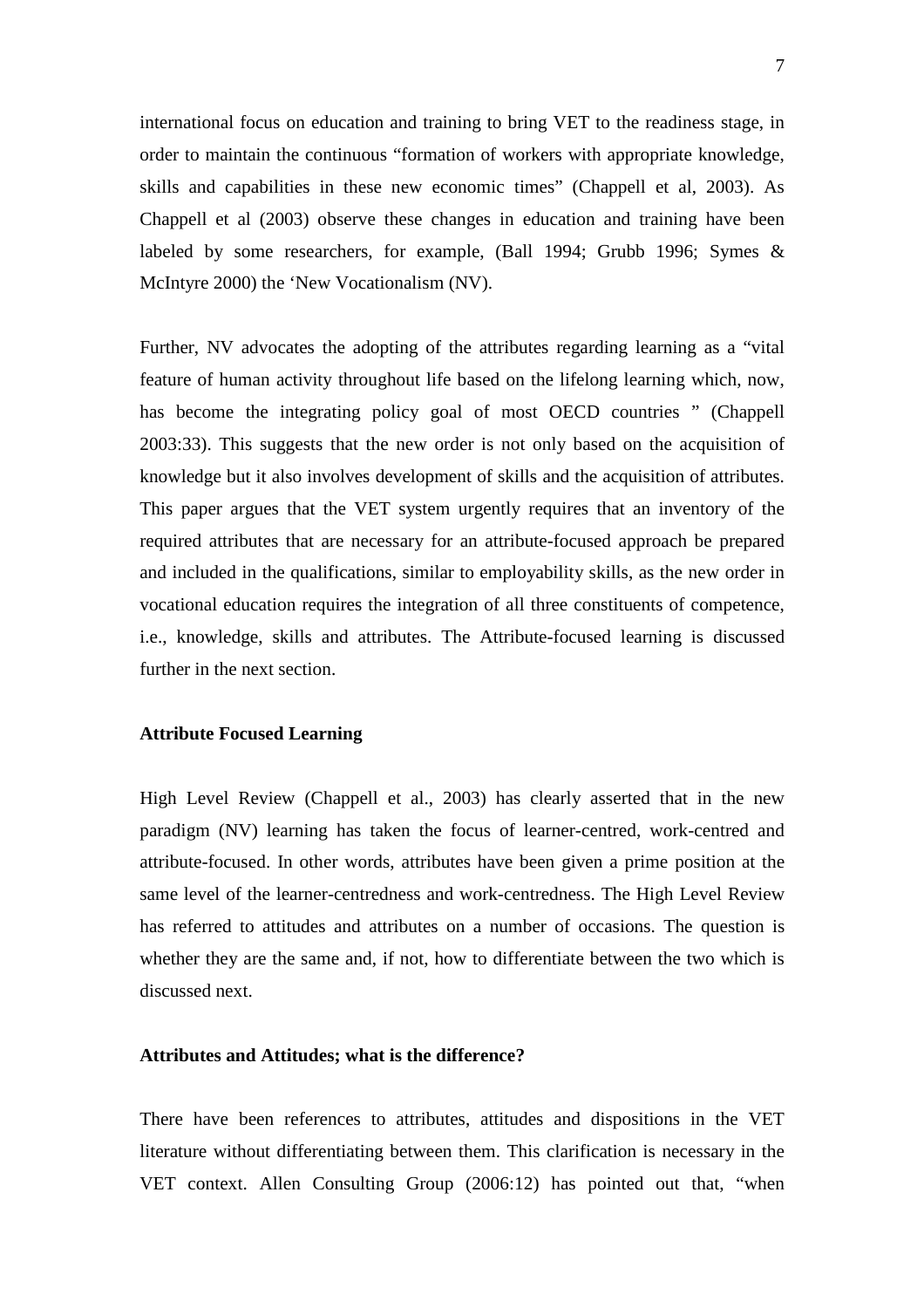employability skills are considered in practice it becomes clear that it is not only skills that are relevant but also the particular attributes and dispositions of the individual that matter". While Allen Consulting Group has provided the definitions of skill, attribute and disposition, the definition of attitude is added to the list by this research as follows:

- a *skill* is the ability to do something well, usually gained through experience and training;
- an *attribute* is a quality, property, or characteristic of somebody or something;
- an *attitude* is a way of thinking or behaving, and
- a *disposition* is a person's usual mood or temperament or an inclination or tendency to act in a particular way.

Given that the elements of skill, attribute, attitude and disposition are connected, the attainment of a necessary skill, on its own, is unlikely to determine if a person is highly suited to a job, since attributes, attitudes and dispositions will also play a role. "Both the employee and the employer are likely to be most satisfied when a worker's skills, attributes and dispositions are a 'good fit'" (Allen Consulting Group, 2006:12) for that job and that workplace. In addition, according to the encyclopedia of psychology (Corsini and Auerbach, 1996), the attributes are connected to attitudes by beliefs. In other words attributes are the foundation or core and our beliefs, together with our attributes become the nurturing ground for our attitudes and dispositions that eventuate from attributes and the belief system we have. Figure 1 illustrates these relationships.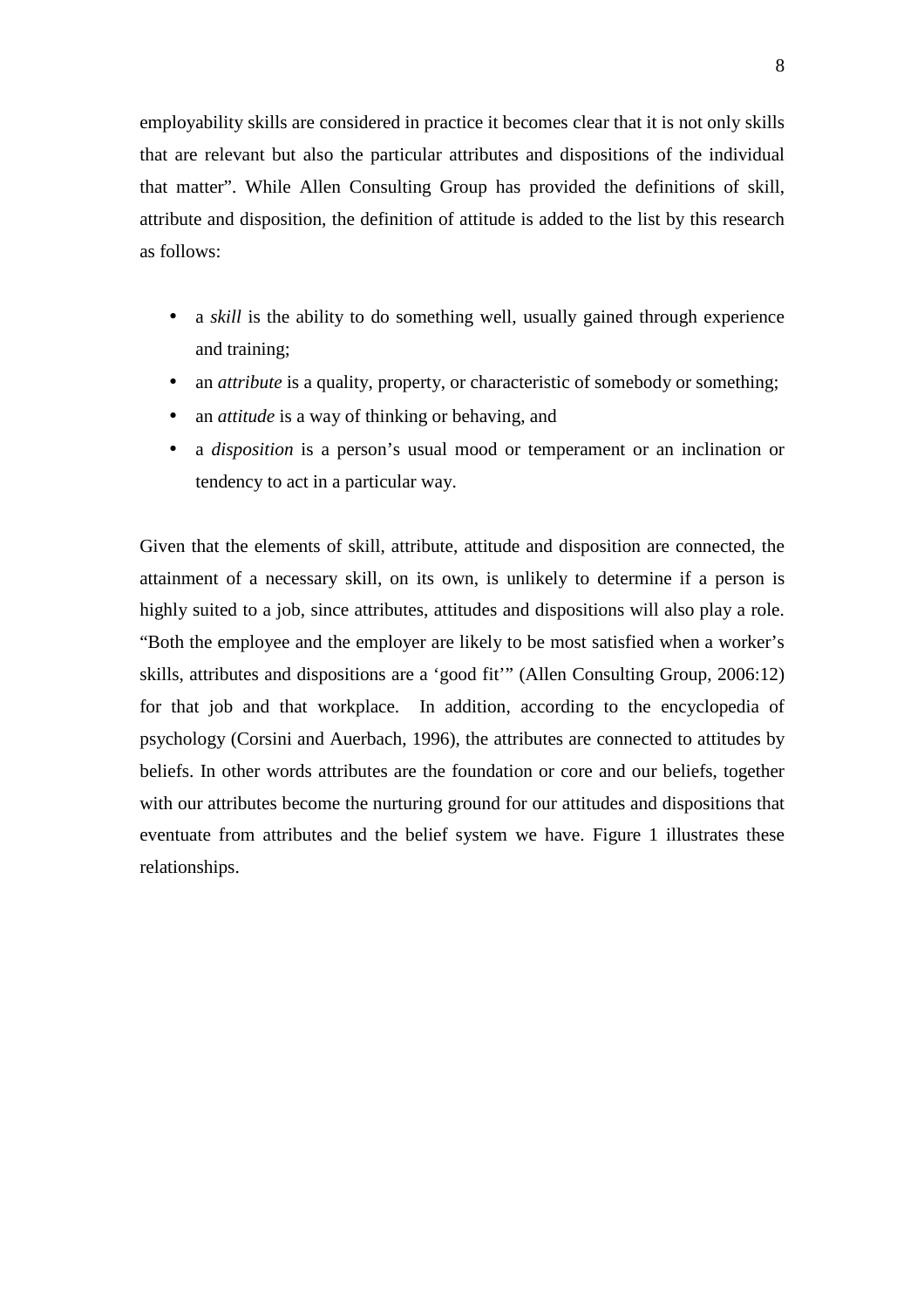

# **Figure 1 – Relationship of attributes, beliefs and attitudes**

In the above figure, while attributes are illustrated as the sun, its rays travel through our beliefs and become our attitudes. Our attitudes towards someone or something are disposed of and become our dispositions which have directions. While our attributes are what we are, our beliefs are what give our attitudes their directions, i.e., the dispositions. The dispositions are illustrated as arrows, in Figure 2, as they are what we show towards others or things. Therefore, when our beliefs change, our attitudes and dispositions will subsequently change, too.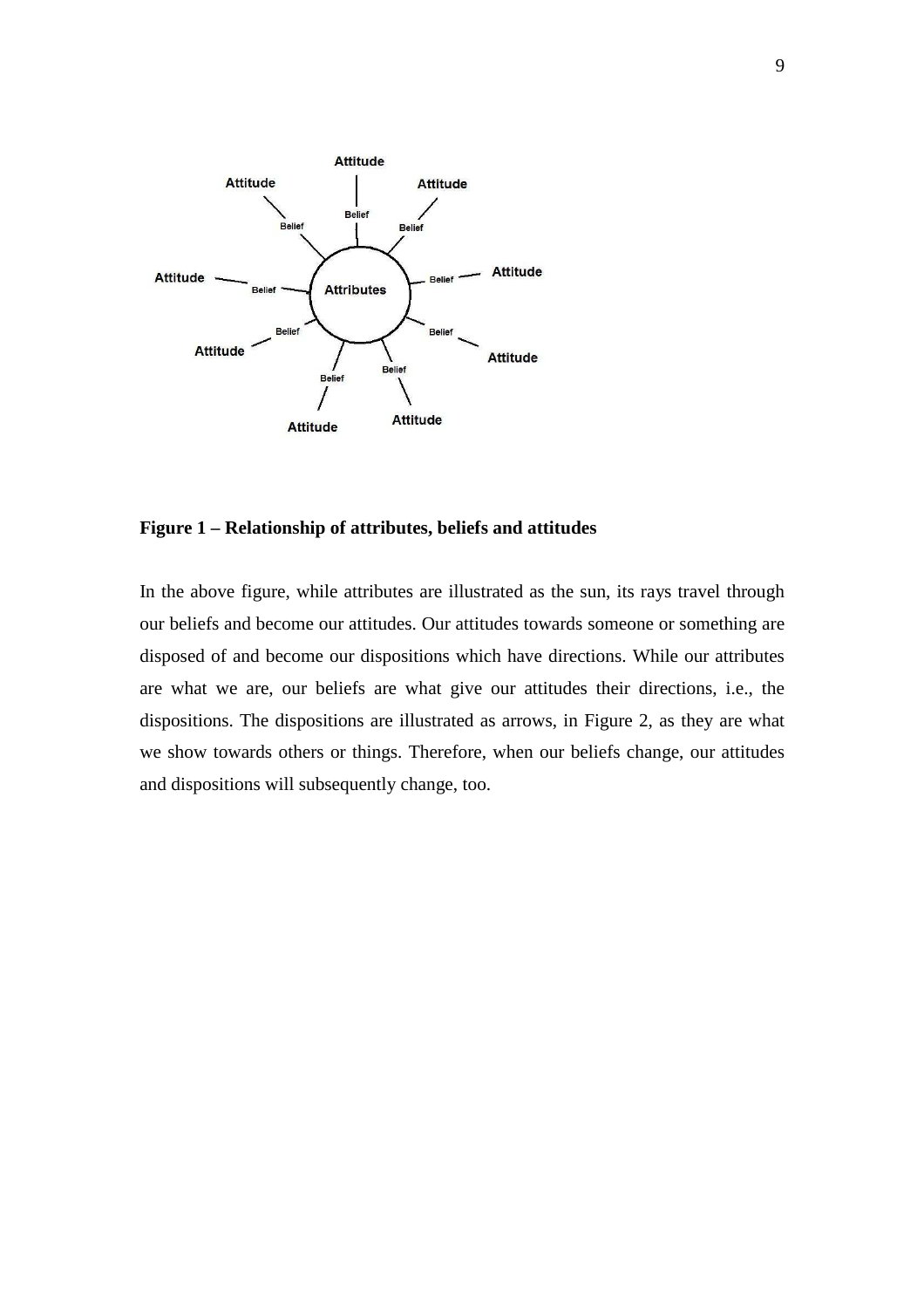

**Figure 2 –attitudes and dispositions towards others and things** 

 The question is how attributes are owned by the learners to become their foundation in life and life long learning? For example, learners need to be assisted to develop "learning to learn" as their own attribute. This is what attribute-focused approach means in VET. That is to develop learners who own their attributes as the foundation to demonstrate the right balance of attitudes towards a great number of entities, such as their studies, their goals, their teachers, other individuals and things in their lives. As Kangan (1984) has emphasized, this is the approach to develop individuals who are not only skilled in some vocations but also in life. But what is attribute-focused learning and why is it so important? This is discussed next.

## Attributes, the heart **v** intelligence of competency development

Learning becomes attribute-focused when, in addition to learner-centred and workcentred dimensions, the learning also takes the attribute-focused dimension. In other words, it is required that one should not only position the learner at the centre of the learning process in a worker-centred context but should also emphasize the attributes of learning such as developing the attribute of "Learning to learn". For example, while in Double Heuristic Method (DHM), proposed by Azemikhah (2005b), skills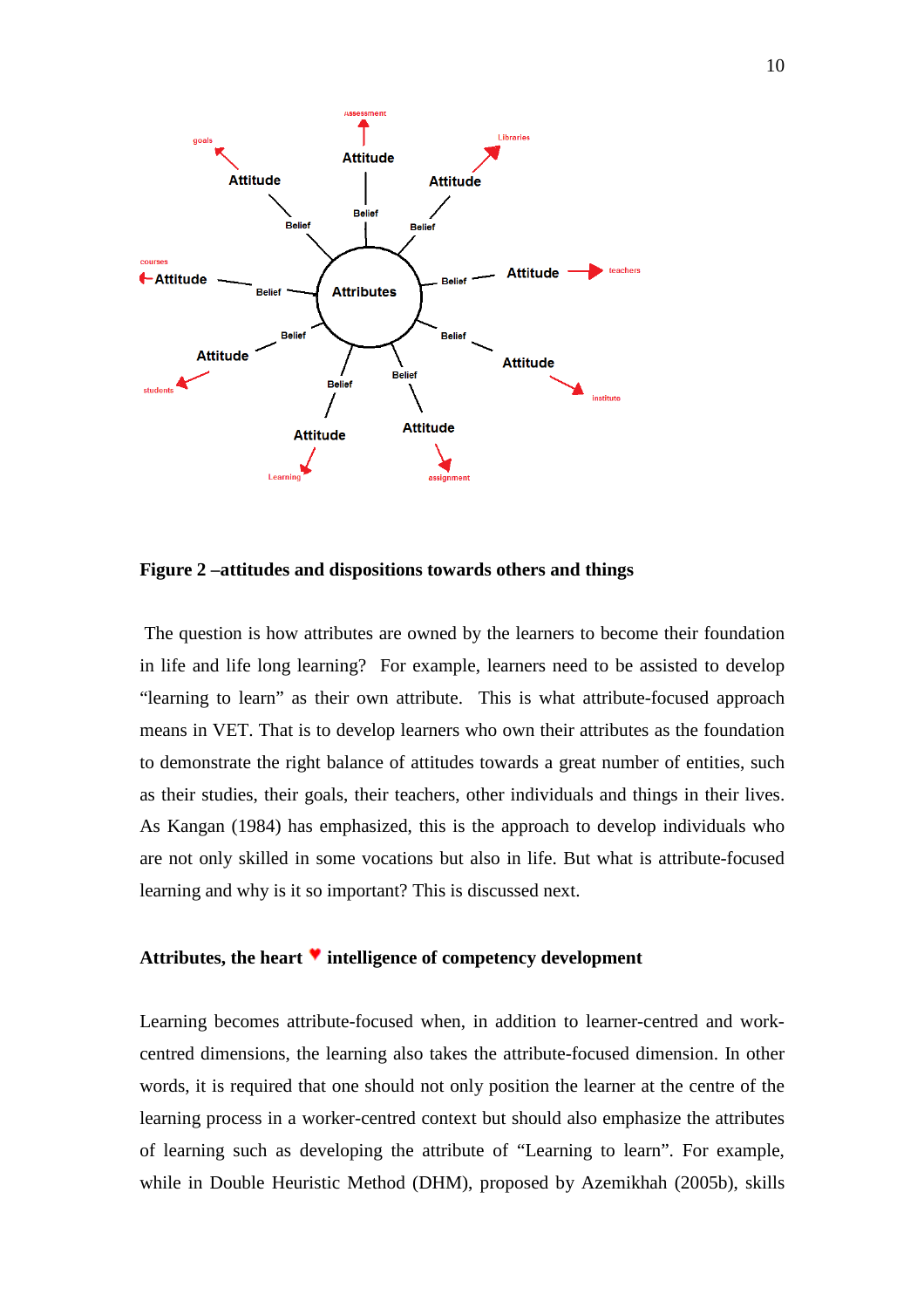are the bridge that integrates the knowledge to performance, attributes can be clearly illustrated in the model as the hearts joining skills to performance criteria as well as to variables. The following DHM diagram (Figure 3) is constructed on the basis of Competency Test 1 for the unit FNSACCT407B at Brisbane North Institute of TAFE (BNIT) in Queensland.

DHM is a two-step (double heuristics) model that has been developed, using a 'W' diagram as an extension of a 'V" diagram proposed by Gowin & Alvarez (2005). DHM is a knowledge-integration device. Its purpose is to construct knowledge in a holistic manner. The integration process involves all the constituents of competence (propositional knowledge and dispositions) and their relationship to performance (procedural knowledge). In other words, DHM aims to integrate propositional knowledge, procedural knowledge as well as the dispositions.



**Figure 3 – Attributes as heart intelligence of competency in DHM** 

Earlier work focusing on Competencivism (see Azemikhah, 2008) states that, "in order for the quality of competence to be developed, and the certainty to be attained, the quality needs to be applied, through an integration process which is a method of bridging knowledge to performance by skills and attributes, and applying it to life or work scenarios, whether real or simulated" (Azemikhah, 2008). As the bridging of knowledge to performance requires both skills and attributes, it is important to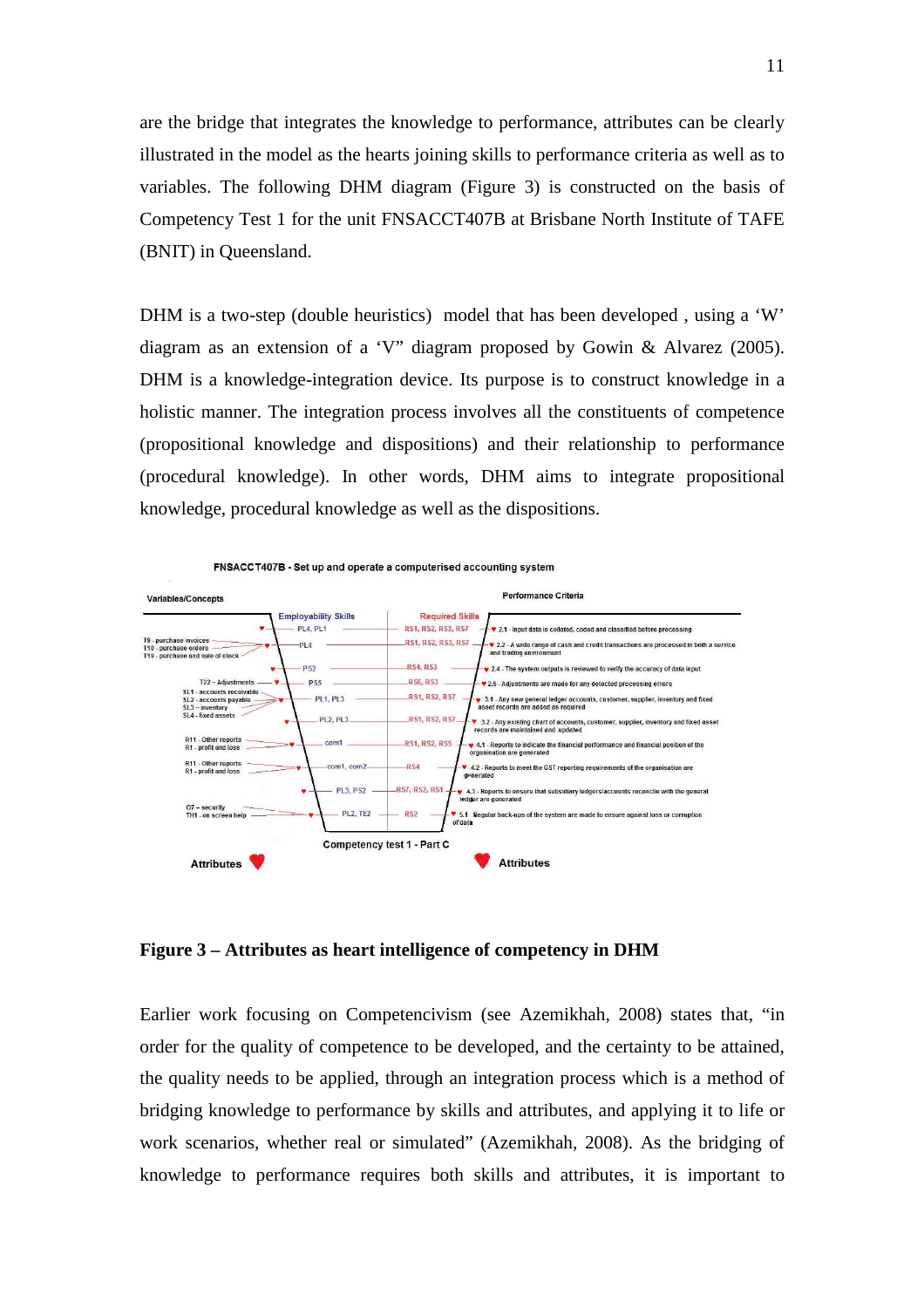identify which attributes are to be included in the training. The attributes that play the role of heart intelligence in the competency development process are illustrated as hearts in the above diagram. The heart intelligence in this context is used as equivalent to emotional intelligence (Goleman, 1996). Chappell et al (2003) assert that a contemporary VET pedagogy is one characterised as being more learnercentred, work-centred and attribute-focused and further that "the pedagogical processes chosen have the greatest influence on whether particular attributes are achieved" (Chappell et al, 2003:vii).

Chappell et al (2003) further elaborate that, in such context, technical skills are insufficient; cognitive skills, together with an array of generic skills and dispositions, are of equal importance. It is the confluence of attributes such as problem solving, continuous learning, communication, teamwork with the qualities of curiosity, motivation, risk taking that brings a richness to learning in the VET sector (Chappell et al, 2003:4). Characteristics such as personal discipline, responsibility, willingness to take risks, loyalty, team spirit, curiosity, learning continuously, and the management of motivation, emotion and desire are vital to successful rich learning. Such human attributes move far beyond vocational knowledge, as traditionally understood (Chappell et al, 2003:9).

# **Attributes and attitudes to be self-tested**

Thus attribute-focused has become the most important component of the competency development process. In attribute-focused learning, the individual qualities are enriched by developing appropriate attributes that collectively are called in this research as 'the heart intelligence of competency development'. By developing the appropriate attributes, the learners' attitudes will change and keep them motivated during the course of their study to completion. This paper calls the TAFE Institutes to take appropriate initiatives in order to incorporate relevant and appropriate attributes in their training. Although there have been opposing views on the assessment of attributes and attitudes among researchers, Hager and Gillis (1995:65) have commented that, "excluding attitudes and values that are specified with the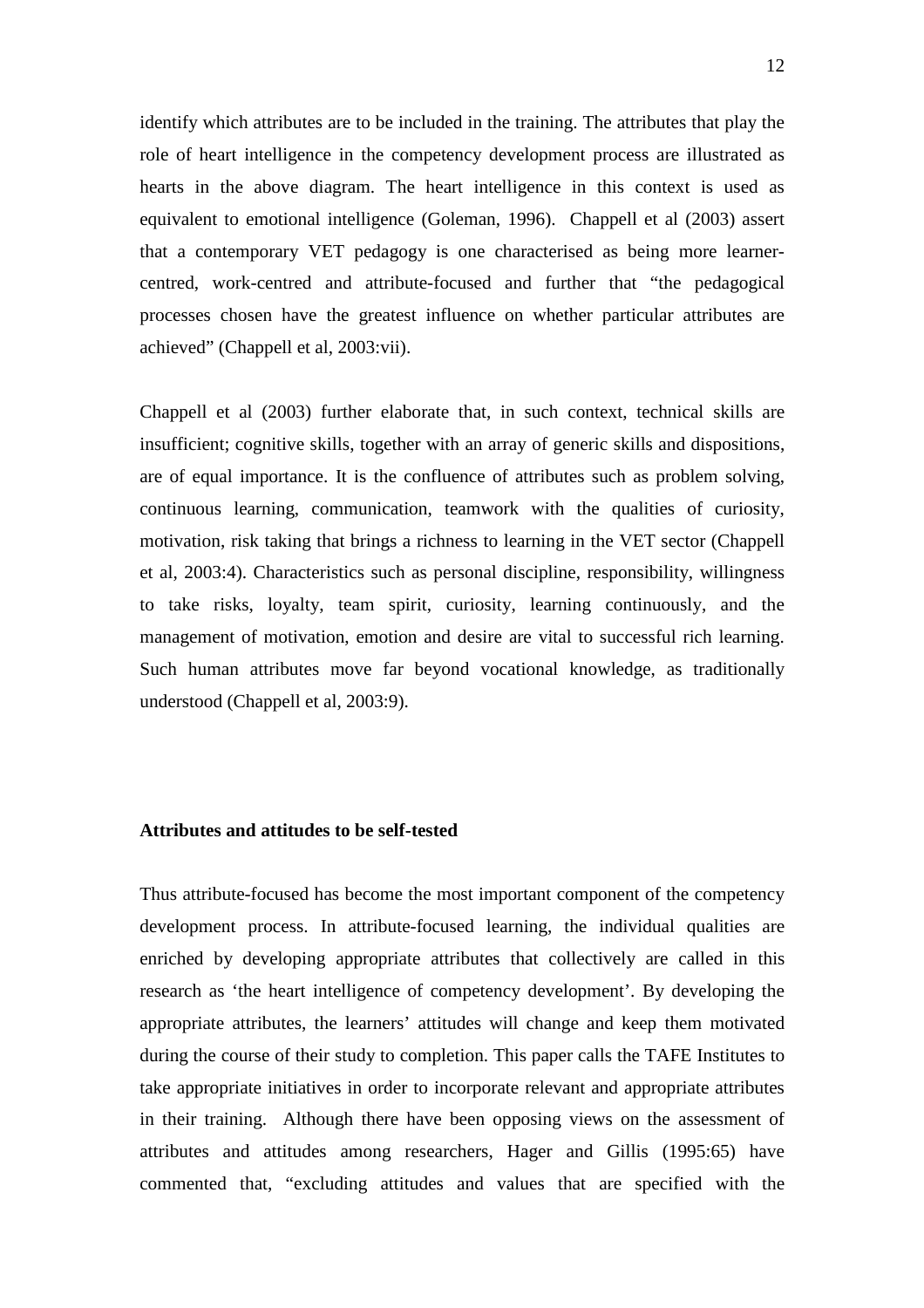performance criteria would, however, undermine validity". Both the observation and self-report are recommended as the most appropriate approaches for the measurement and assessment of attitudes by Mehrens and Lehmann (1978). Henderson et al (1987) have further confirmed this view by pointing out that, "self-report procedures represent the most direct type of attitude assessment". Hence, this research further suggests that the most appropriate method for testing of attributes and attitudes is selfassessment by the learners.

## **Conclusion**

Attributes are the heart intelligence of Competency development and need to be emphasized, not only in the apprenticeship and traineeship programs, but across VET. Without developing the heart intelligence of competency, i. e. , the attributes, by the learners, not only will the completion rates continue to decline but, also, the productivity of the graduates on the job after the completion of studies will be poor. This will affect the economic prosperity of Australia as a result. The graduates who have not developed the right attributes will realize that they are unable to perform as expected by the industry. This process will continue throughout their lives, leading to higher levels of dissatisfaction. Based on the above arguments and facts presented, this research suggests that firstly, an inventory of the required attributes that are necessary for an attribute-focused approach be prepared and be included in the qualifications similar to employability skills and secondly, an 'Attributes Office' whose main task is to increase completion rates by promoting learners' attributes be established in each of the TAFE Institutes across Australia. In other words, each TAFE Institute to be required to take the necessary steps to nurture appropriate attributes among their learners. Thus, it becomes vital for the learners to develop their capability to adopt the required skills in the right sequence and demonstrate the required attributes at the right moment while performing in an appropriate context.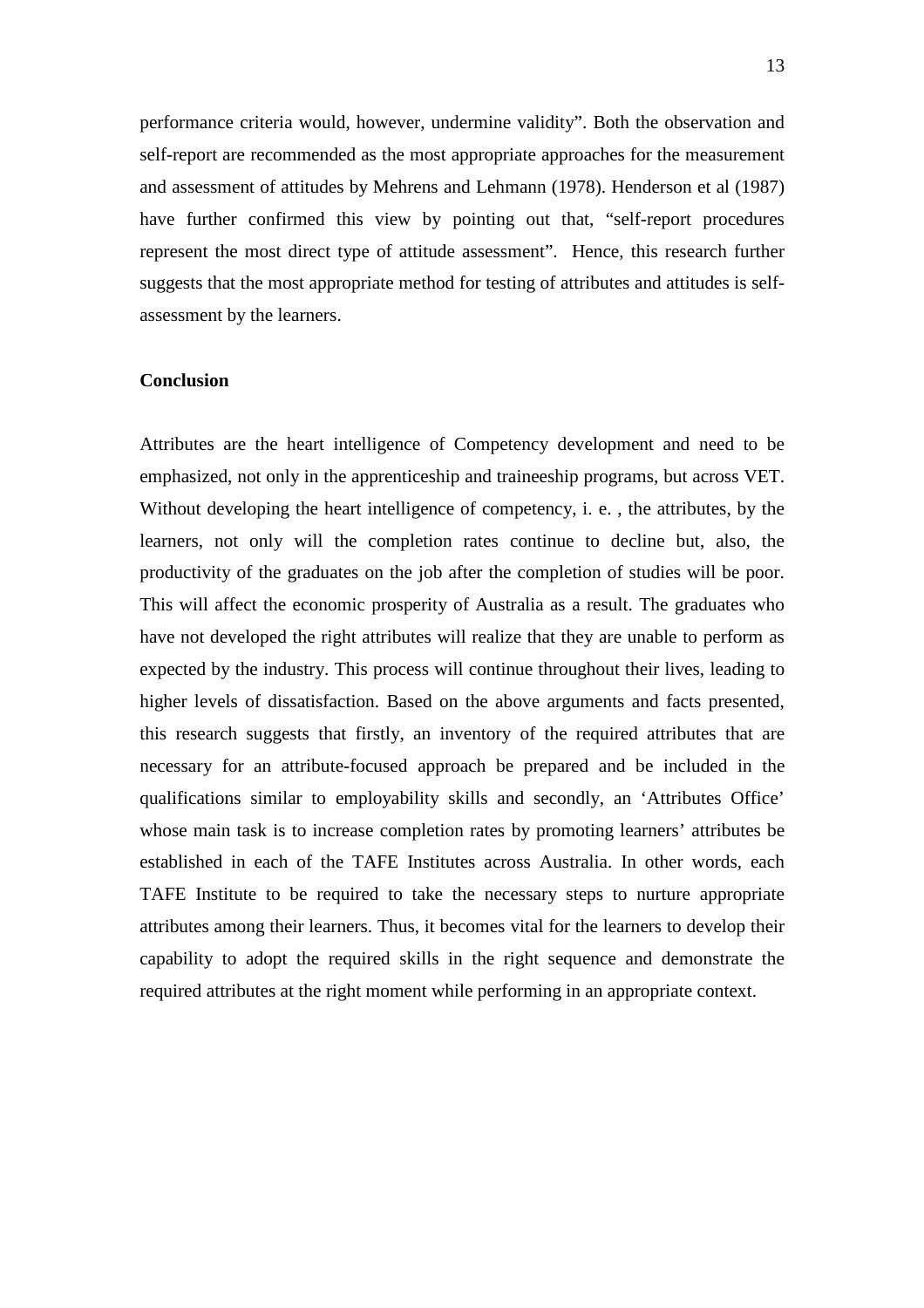#### **Bibliography**

- Allen Consulting Group. (2006). *Assessment and reporting of employability skills in Training Packages*. Retrieved 15/12/2007, 2007, from DEST website at: www.dest.gov.au
- Australian Chamber of Commerce. (2007) SKILLS FOR A NATION: A BLUEPRINT FOR IMPROVING EDUCATIONAND TRAINING 2007-2017

Retrieved 7/10/2008 from www.acci.asn.au

Australian Education Union (AEU). TAFE/VET Funding Report Retrieved 22/11/2008 from www.aeufederal.org.au/TAFE/VETFund2008.pdf

Australian Government. (2008). *Budget Papers 2008-2009, Statement 4: Boosting Australia's Productive Capacity: The Role of Infrastructure and Skills,* The Australian Government 2008.

- Australian Government AQTF. (2007a). *AQTF Excellence Criteria Users Guide*. Retrieved 15/10/2007, from http://www.training.com.au/documents/aqtf2k7\_users-guide\_draft-1705.pdf
- Azemikhah. (2005a). *The design of competency based learning resources for VET training packages using learner centred, work centred and attribute focused simulation strategies.* Paper presented at the AVETRA 8th Annual Conference - Emerging Futures, Sofitel, Brisbane , Australia.
- Azemikhah. (2005b). *The Balanced Hands and Minds Equilibrium: A Pedagogical approach for developing Vocational Competence ©.* Paper presented at the 13th Annual International Conference on Post-Compulsory Education and Training, Surfers Paradise, Qld., Australia.
- Azemikhah. (2006, 19-21 April 2006). *The 21th Century, the Competency Era and Competency Theory.* Paper presented at the AVETRA 9th Annual Conference - Global VET Challenges at the Global, National and Local Levels, University of Wollongong, New South Wales, Australia.
- Azemikhah. (2007). *Competency Intelligence.* Paper presented at the 10th AVETRA Conference, Evolution, Revolution or Status Quo, The new Context for VET, Victoria University Footscray Park, Melbourne, Victoria, Australia.
- Azemikhah. (2008). The question of Competency Certainty, Moving from quality to excellence in Vocational Education, 11<sup>th</sup> AVETRA Conference, Adelaide Holiday Inn, Adelaide, SA, Australia
- Beazley. (1980). The Commonwealth Ministry of Education: An Experience in Whitlam Government. 1972- 1975. In Melbourne Studies in Education, Melbourne University Press, Melbourne.
- Bowman Kaye, Bervyn Clayton, Andrea Bateman, Brian Knight, Peter Thompson, Jo Hargreaves, Kaaren Blom, and, Marilyn Enders, . (2003). *Recognition of prior learning in the vocational education and training sector*. Retrieved 9/3/2008, from NCVER website at: www.ncver.edu.au/publications/1342.html
- Chappell Clive, Hawke Geof, Rhodes Carl, Solomon Nicky, . (2003). *High Level Review of Training Packages, Phase 1.Retrieved 9/11/2008 from DEST website at www.dest.gov.au*

Corsini and Auerbach. (1996). Concise Encyclopedia of Psychology, Second Edition.

- Devereoux. 2008. *Federal Budget 2008-2009 The 'education revolution'* AUSTRALIAN TAFE TEACHER WINTER 2008.
- Goleman. (1996). *Emotional Intelligence:* Bloomsbury Publishing Plc. Gowin & Alvarez. (2005). *The Art of Educating with V Diagrams*. Cambridge: Cambridge University Press.

Hager and Gillis. (1995), '*Assessment at higher levels', in Key aspects of competency . based training, ed.* WH Hall, NCVER, Adelaide.

- Hamade, Artail and Silkstorm. (2007) *Correlating trainee attributes to performance in 3D CAD training*. Journal of European industrial training, v. 31, no. 2, 2007 pp. 112-144
- Henderson, Morris, Fitz-Gibbon. (1987). *How to Measure Attitudes.* SAGE PUBLICATIONS, LONDON